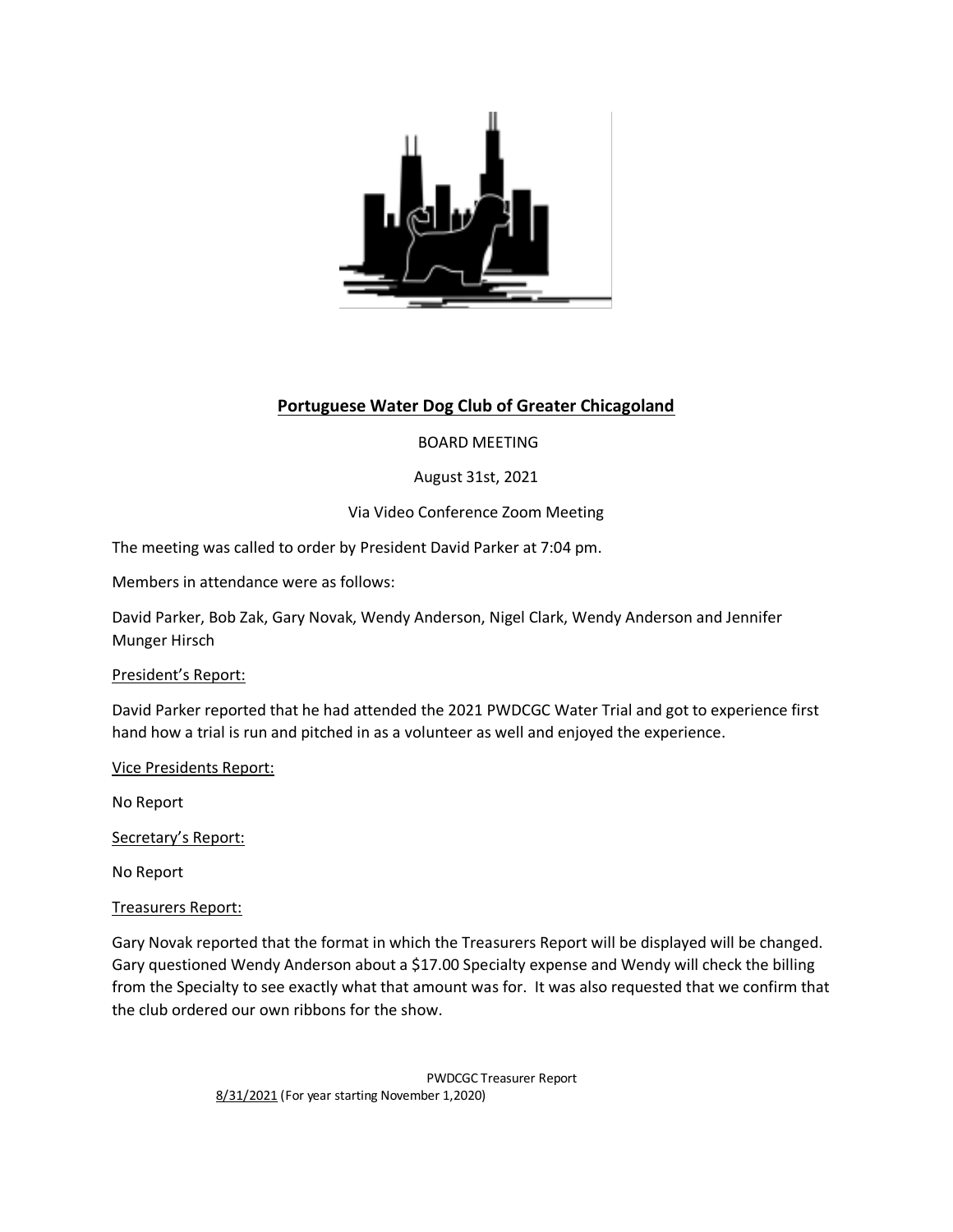| Description                                | Income      | Expense    | <b>Net</b>      | Comments                                              |
|--------------------------------------------|-------------|------------|-----------------|-------------------------------------------------------|
| <b>Annual Meeting</b>                      |             |            |                 |                                                       |
| <b>Badger Show</b>                         |             |            |                 |                                                       |
| <b>Bank Service Charges</b>                |             |            |                 |                                                       |
| Charity Donation                           |             |            |                 |                                                       |
| Donations (Trophies/Awards)                | \$394.80    | \$728.24   |                 | \$333.44 Regional Specialty Trophies                  |
| Dryland Workshop                           | \$440.00    |            | \$440.00        |                                                       |
| <b>Health Clinic</b>                       |             |            |                 |                                                       |
|                                            |             |            |                 | Insurance Coverage, additional special                |
| Insurance                                  |             | \$875.00   |                 | event<br>\$875.00 coverage                            |
|                                            | \$1,537.66  |            |                 |                                                       |
| Membership<br>Merchandise                  |             |            |                 | \$1,537.66 Odd amount after PayPal took their fees    |
|                                            |             |            |                 |                                                       |
|                                            |             |            |                 | Purchased Quick Books for Apple,<br>Purchased Stamps, |
| Miscellaneous Club Expenses                |             | \$2,206.20 |                 | \$2,206.20 Bought New Logo, New boat purchase         |
| Not-for-Profit Renewal (State of Illinois) |             | \$16.00    |                 | \$16.00 Change of agent, Renewal Fee                  |
| PayPal                                     | \$57.66     | \$60.00    |                 | \$2.34 PayPal costs                                   |
| Picnic                                     |             |            |                 |                                                       |
| Pond Puppy                                 |             | \$600.00   |                 | \$600.00 Pond weed control                            |
| <b>PWDCA</b>                               |             | \$500.00   |                 | \$500.00 2021 National Specialty                      |
| PWDCA Rescue Inc.                          |             | \$1,500.00 |                 | \$1,500.00 Donation to PWDCA Rescue                   |
| Raffle                                     | \$205.00    |            | \$205.00        |                                                       |
|                                            |             |            |                 | Regional Specialty Trophies, Treats for               |
|                                            |             |            |                 | participants,                                         |
| <b>Regional Specialty</b>                  | \$80.00     | \$441.95   |                 | \$361.95 judge's gift card                            |
| Shorelines (Miscellaneous Checking)        | \$47.35     |            | \$47.35         |                                                       |
| <b>Storage Facility</b>                    |             | \$770.00   |                 | \$770.00 Storage facility rental for a year           |
| <b>Sunshine Gifts</b>                      |             |            |                 |                                                       |
|                                            |             |            |                 | Judge's gift card, Overpayment of a Dinner,           |
|                                            |             |            |                 | RecPlex                                               |
| <b>Water Trial</b>                         |             | \$550.38   | \$550.38 rental |                                                       |
| Water Workshop                             |             |            |                 |                                                       |
| <b>Website Fee</b>                         |             | \$312.00   |                 | \$312.00 Moved website to Weebly (a pay site)         |
| Zoom Fee                                   |             | \$149.90   |                 | \$149.90 Zoom fee for Annual Meeting                  |
| Primary Checking Account Balance           | \$17,108.76 |            |                 |                                                       |
| Miscellaneous Checking Account Balance     | \$100.88    |            |                 |                                                       |
| Total Funds Available                      | \$17,209.64 |            |                 |                                                       |

#### Membership Report:

Gary Novak reported that the club has 98 Breeder Referral memberships, 32 Associate memberships, 33 single memberships and 26 family memberships.

Gary Novak suggested that the new Breeder Referral Form which now includes new members interests, should also be adjusted so that signatures can be added and that the breeder referring these new members should have them sign on the signature line. The new form also now includes an electronic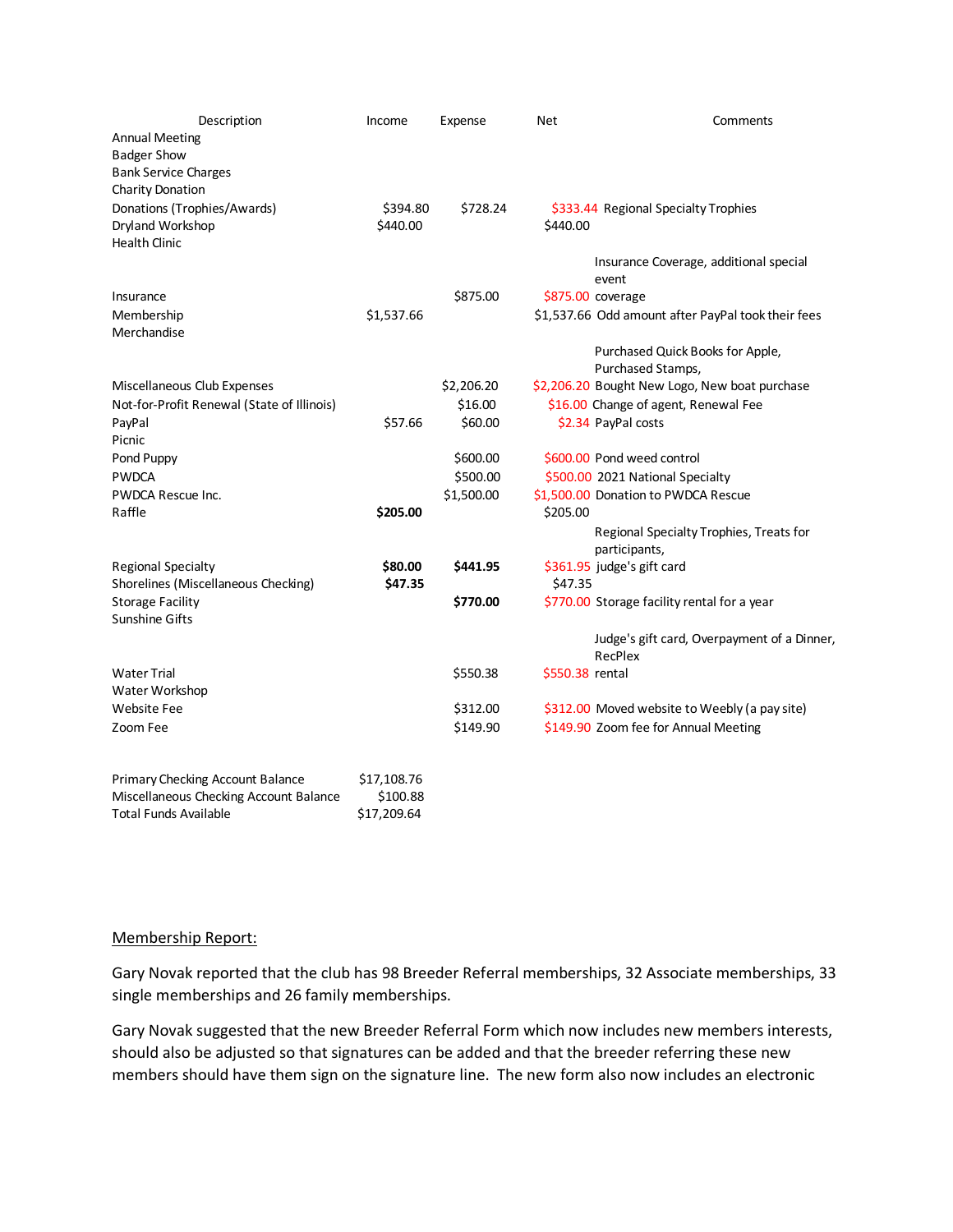signature line. Title corrections to the form should be made so it reads"PWDC of GC" and Board of Directors.

David Parker made a motion to accept all new members forwarded by Gary Novak. Seconded by Jennifer Hirsch. All in favor. Motion carried.

### Picnic Committee:

David Parker requested Tim O'Neill's phone number so he can coordinate setting up the grounds for the picnic at Casa Lago. At this time 7 or 8 people have RSVP'd for the picnic. It will be important for people to RSVP for the event so the proper amount of food can be purchased.

David Parker stated that he would set up some kind of fundraiser for the club at the picnic and that we should get Tim O'Neill a gift card as a token of the club's appreciation for hosting the event.

Gary Novak will man a check in table and sign up new and returning members that need to pay their membership dues.

David Parker will bring tables and canopies to set up at event.

The picnic flyer will be resent out to the membership again as a reminder for people to RSVP for the event.

### Nominating Committee:

Jennifer Munger Hirsch put forth the nominations:

President: David Parker

Vice President: Cindra Del Gado

Secretary: Aimee Pratt

Director: Theresa Hosking

Wendy Anderson made a motion to accept the nominees. Gary Novak seconded the motion. All in favor. Motion carried.

#### By Laws Committee:

It was noted that Gary Novak is no longer involved on the Nominating Committee and that Debra Gressle has joined that committee. Mary Goodman is the committee chair.

#### Old Business:

A location for the October 23<sup>rd</sup> annual meeting is still to be determined with Kings Kennel in River Woods and Foster's Training Center in Antioch are being considered. The chosen facility will be needed for approximately 4 hours. The Annual Meeting, lunch, Halloween party and new board meeting will take place during this time.

#### New Business: